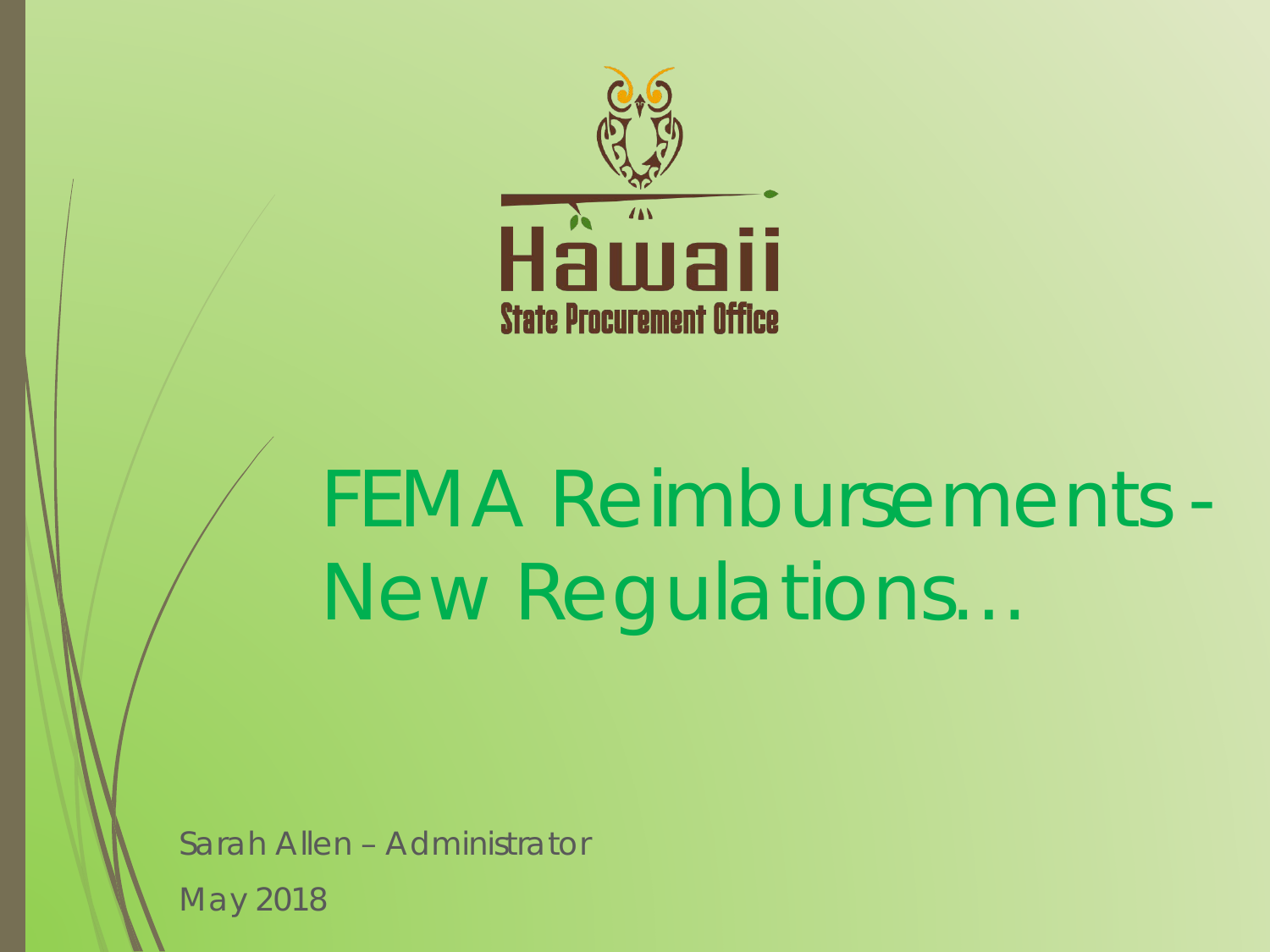

## What is 2CFR200?

**PDF** 

- $\equiv$ Title 2 - Grants and Agreements
	- Parts 1 5800, January 1, 2014.
		- Toc Table Of Contents
	- Subtitle A Office of Management and Budget Guidance for Grants and Agreements (Parts 1 - 200)
		- Toc Table Of Contents
	- **ED** Chapter I OFFICE OF MANAGEMENT AND BUDGET GOVERNMENTWIDE<br>GUIDANCE FOR GRANTS AND AGREEMENTS (Parts 2 199)
	- G Chapter II OFFICE OF MANAGEMENT AND BUDGET GUIDANCE (Part 200)
		- Toc Table Of Contents
	- Subchap Reserved (Part 200)
	- A Part 200 UNIFORM ADMINISTRATIVE REQUIREMENTS, COST PRINCIPLES, AND AUDIT REQUIREMENTS FOR FEDERAL AWARDS

Appendix I to Part 200 - Full Text of Notice of Funding Opportunity

Appendix II to Part 200 - Contract Provisions for Non-Federal Entity Contracts Under Federal Awards

Appendix III to Part 200 - Indirect (F&A) Costs Identification and Assignment, and Rate Determination for Institutions of...

Appendix IV to Part 200 - Indirect (F&A) Costs Identification and Assignment, and Rate Determination for Nonprofit...

Appendix V to Part 200 - State/Local Government and Indian Tribe-Wide Central Service **Cost Allocation Plans** 

Appendix Vi to Part 200 - Public Assistance Cost Allocation Plans

Appendix Vii to Part 200 - States and Local Government and Indian Tribe Indirect Cost Proposals

Appendix Viii to Part 200 - Nonprofit Organizations Exempted From Subpart E-Cost Principles of Part 200

Appendix Ix to Part 200 - Hospital Cost Principles

Appendix X to Part 200 - Data Collection Form (Form SF-SAC)

Appendix Xi to Part 200 - Compliance Supplement

- a Subpart A Acronyms and Definitions
- **Example 1 Subpart B General Provisions**
- Subpart C Pre-Federal Award Requirements and Contents of Federal  $\overline{H}$ Awards
- **El Subpart D Post Federal Award Requirements**
- **B** Subpart E Cost Principles
- **Example 2** Subpart F Audit Requirements
- F Part 1 ABOUT TITLE 2 OF THE CODE OF FEDERAL REGULATIONS AND **SUBTITLE A**

a Subtitle B - Federal Agency Regulations for Grants and Agreements (Parts 376 -5800)

<u>https://www.gpo.gov/fds</u> pkg/CFR-2014-title2-/pdf/CFR-2014-title2vol1-part200.pdf

**Fffective on** December 26, 2014.

### Visit our SPO page with all the resource links you need at:

http://spo.hawaii.gov/forstate-countypersonnel/disasterpreparednessprocurement/femareimbursement/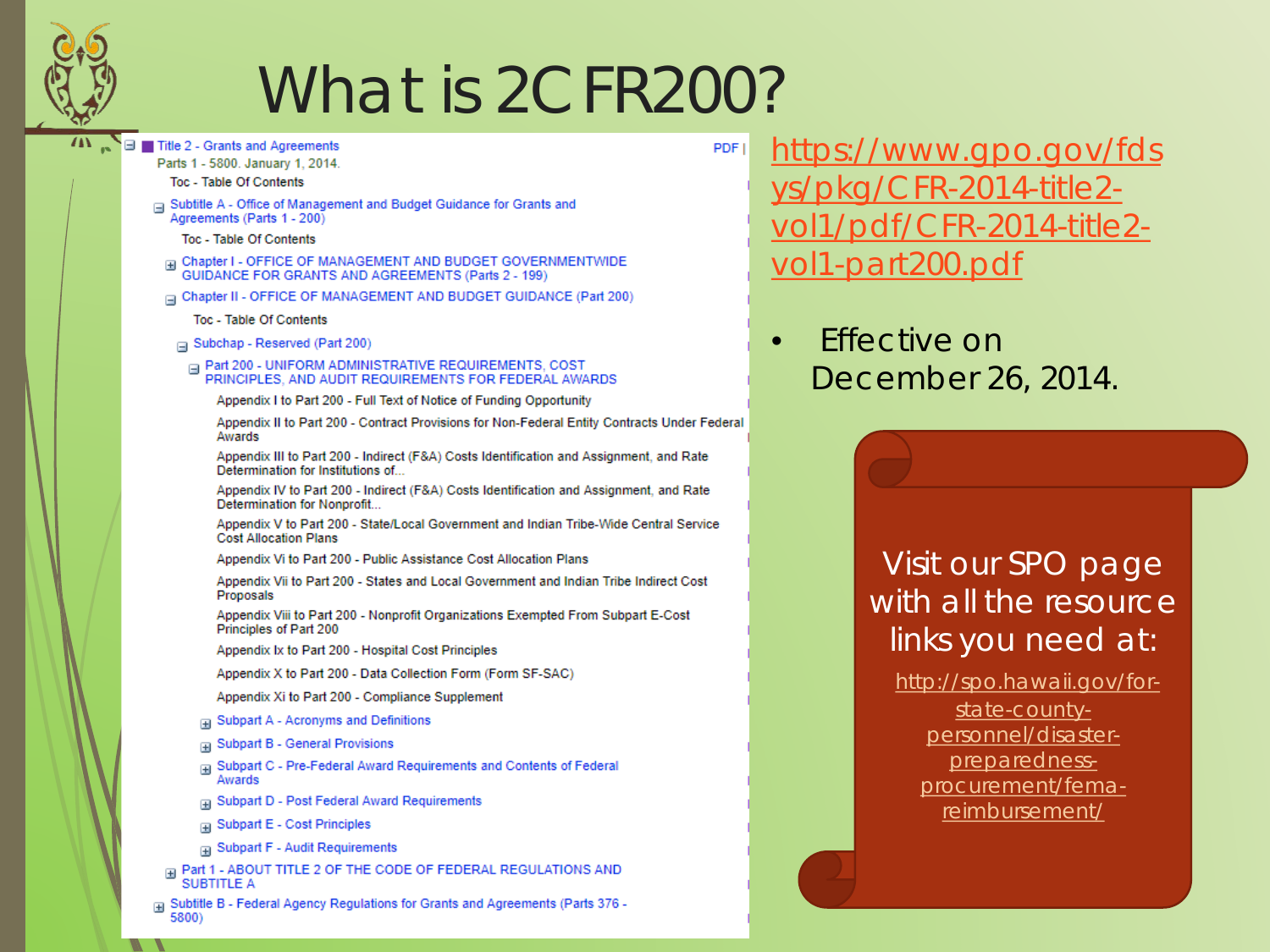It's got to do with FEMA!

Why? It can take years to be reimbursed if you get it wrong, or worse, you'll have to pay it back! Millions or even Billions!

### $\overline{\phantom{a}}$ Impact of new Regs:

- Cannot use current contracts for disasters if you want FEMA money, including NASPOVP contracts.
- State may be able to rectify most of their current contracts,
- Counties will probably have to re-procure everything!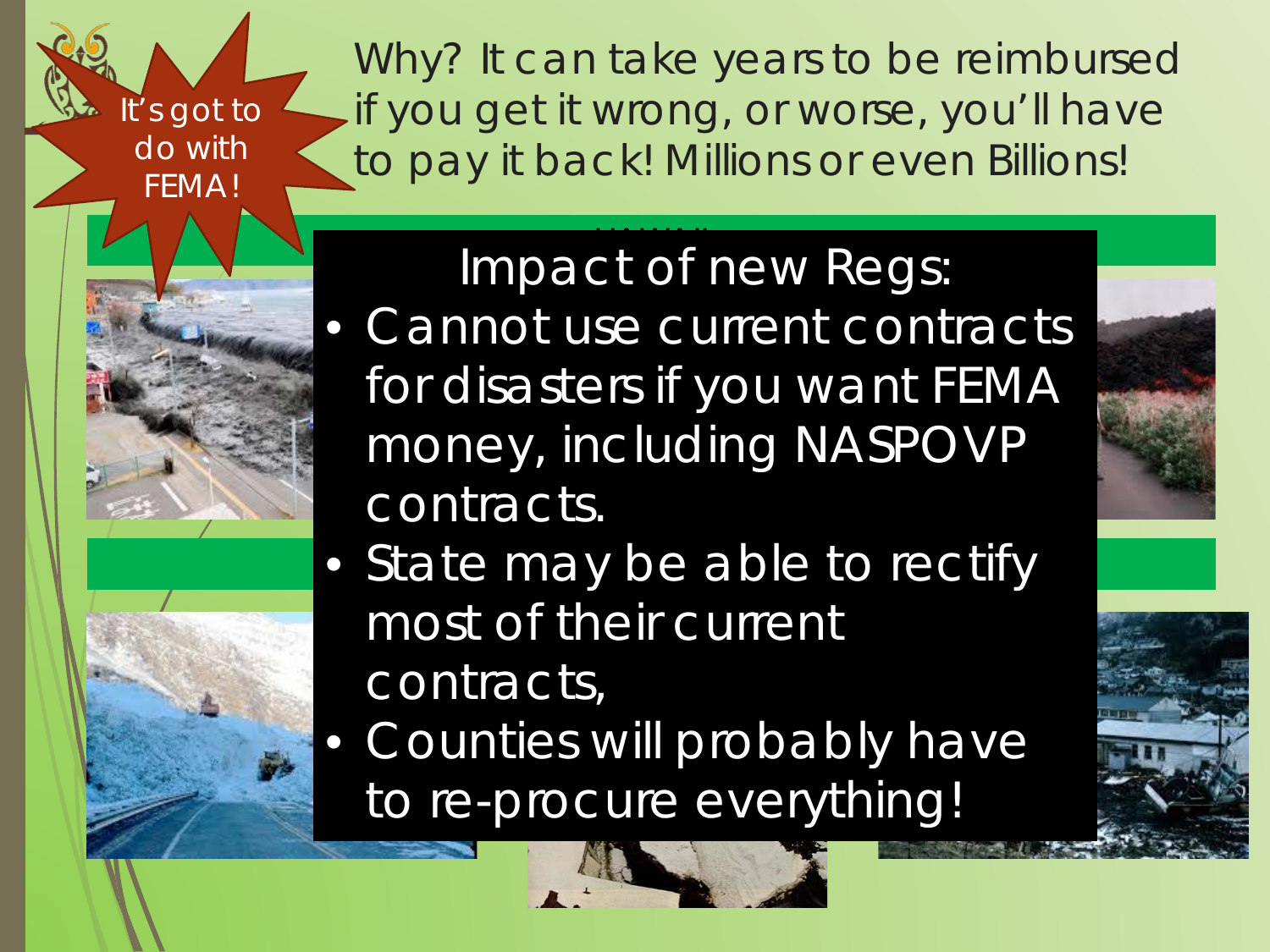

## FEMA Regs and Resources

 PDAT: [https://www.fema.gov/](https://www.fema.gov/procurement-disaster-assistance-team) procurement-disasterassistance-team

## Handouts:

- $\rightarrow$  2CFR200 w **Appendices**
- $\blacktriangleright$  FEMA Checklist

**PDAT Manual** 

#### **Procurement Disaster Assistance Team**

FEMA's Office of the Chief Counsel established the Procurement Disaster Assistance Team (PDAT) in 2014 to assist disaster assistance applicants with adhering to the Federal procurement standards, which can be found at Title 2 of the Code of Federal Regulations (C.F.R.) sections (§§) 200.317 through 200.326, as well as FEMA policies and guidance associated with FEMA's Public Assistance grants. PDAT's mission is to ensure that FEMA personnel and nonprofit, local, state, tribal, regional, and national emergency management personnel are familiar with the Federal procurement standards applicable to FEMA's Public Assistance disaster grants, in order to facilitate compliance with these standards, and reduce the likelihood of disallowance for failure to adhere to these requirements.

PDAT is currently comprised of nine attorneys tasked with deploying to active disasters and with proactively developing and providing training and guidance materials. While PDAT provides guidance on the rules for procurement under grants, neither this site, nor the materials found on this site, should be considered legal advice.

| <b>Expand All Sections</b>                    |
|-----------------------------------------------|
| Background<br>⋗                               |
| Goals<br>$\mathcal{L}$                        |
| > PDAT Deployments To Active Disasters        |
| > PDAT In Steady State                        |
| > Course Description And Audience             |
| > Procurement Under Grants 2.0 Webinar Series |
| PDA<br>Resources                              |

> Other Resources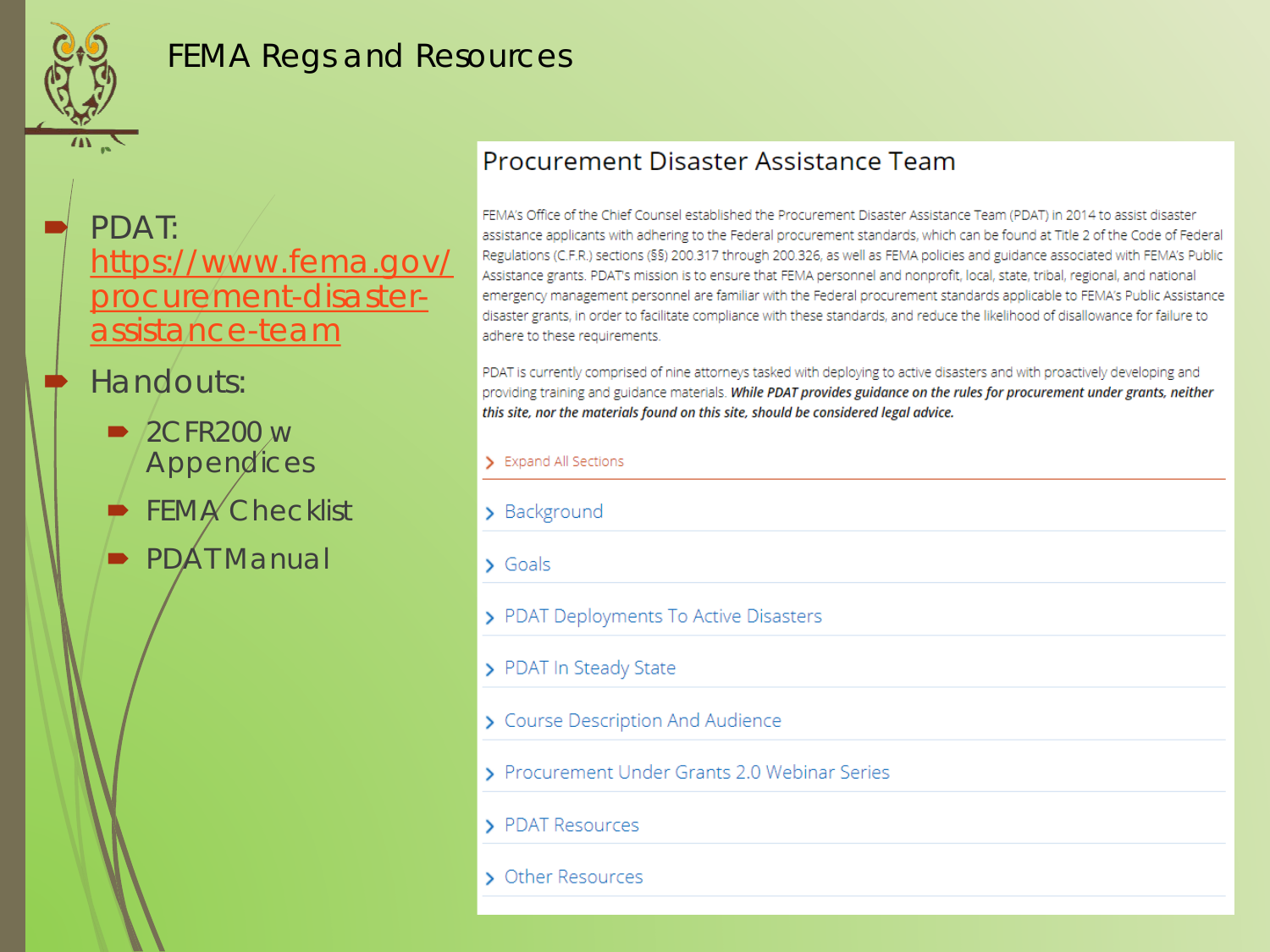

#### PROCUREMENT STANDARDS

#### §200.317 Procurements by states.

When procuring property and services under a Federal award, a state must follow the same policies and procedures it uses for procurements from its non-Federal funds. The state will comply with  $\S 200.322$  Procurement of recovered *material* and ensure that every purchase order or other contract includes any clauses required by section §200.326 Contract provisions. All other non-Federal entities, including subrecipients of a state, will follow §§200.318 General produrement standards through 200.326 Contract provisions.

> **Redundant! Already** in App II $(K)!$

#### §200.326 Contract provisions.

The non-Federal entity's contracts must contain the applicable provisions described in Appendix II to Part 200-Contract Provisions for non-Federal Contracts Under Entity Federal Awards.

> §200.318 General procurement standards.

§200.319 Competition.

§200.320 Methods of procurement to be followed.

§200.321 Contracting with small and minority businesses, women's business enterprises, and labor surplus area firms.

§200.322 Procurement of recovered materials.

§200.323 Contract cost and price.

§ 200.324 Federal awarding agency or pass-through entity review.

§ 200.325 Bonding requirements.

§ 200.326 Contract provisions.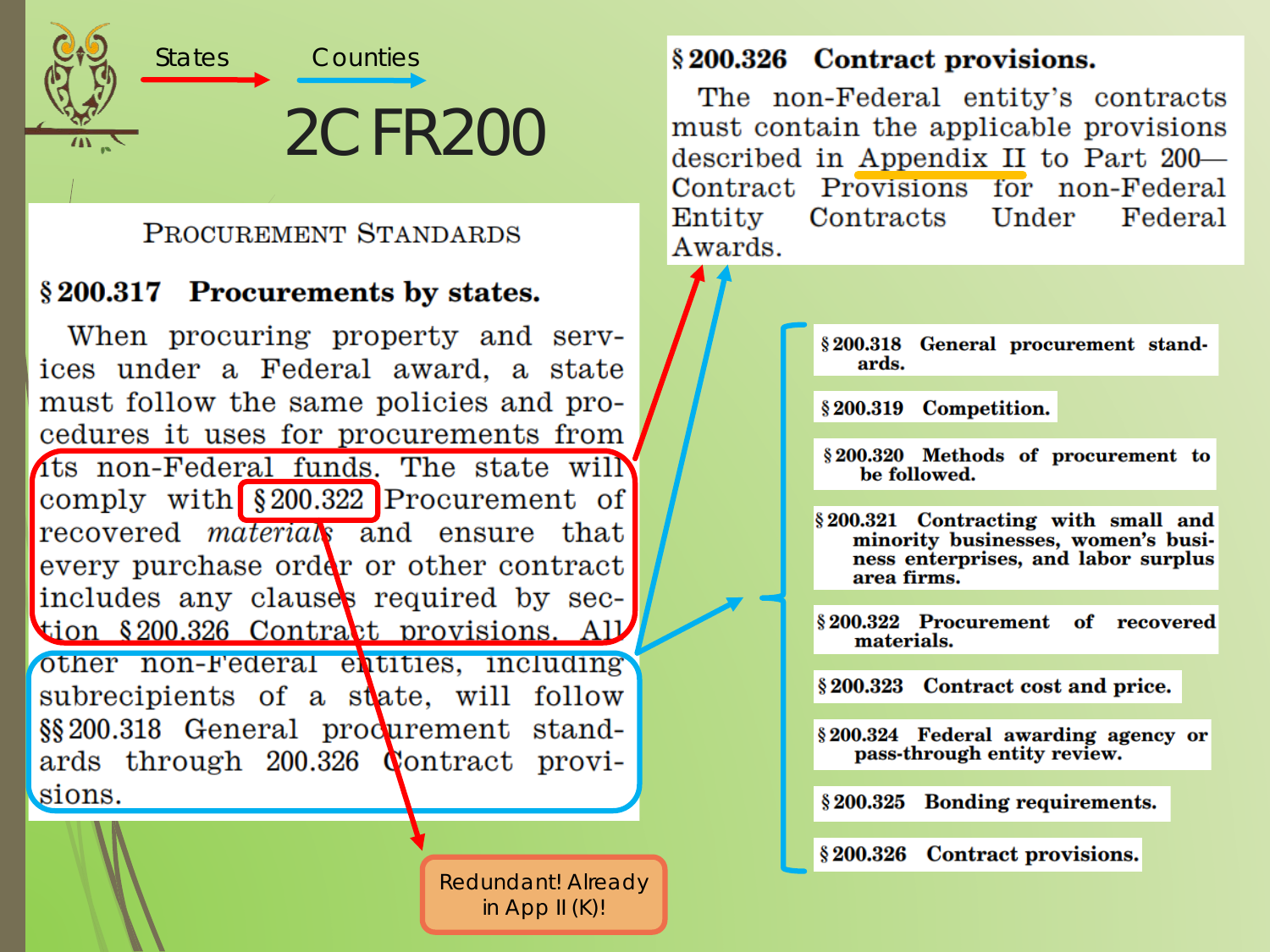

Appendix II to Part 200-Contract Provisions for Non-Federal Entity Contracts Under Federal Awards

## STATES & COUNTIES

(A) Contracts for more than the simplified acquisition threshold currently set at \$150,000, must address administrative, contractual, or legal remedies in instances where contractors violate or breach contract terms, and provide for such sanctions and penalties as appropriate. (B) All contracts in excess of \$10,000 must address termination for cause and for convenience by the non-Federal entity including the manner by which it will be effected and the basis for settlement. (C) Equal Employment Opportunity. (D) Davis-Bacon Act and the Copeland ''Anti-Kickback'' Act (E) Contract Work Hours and Safety Standards Act. (F) Rights to Inventions Made Under a Contract or Agreement. (G) Clean Air Act and the Federal Water Pollution Control Act. (H) Mandatory standards and policies relating to energy efficiency which are contained in the state energy conservation plan issued in compliance with the Energy Policy and Conservation Act. (I) Debarment and Suspension. (J) Byrd Anti-Lobbying Amendment. (K) See § 200.322 Procurement of recovered materials. Construction Only >\$2,000 N/A for FEMA >\$100K Mechanics or Laborers N/A for FEMA > \$150K PDAT Field Manual P96 PDAT Field Manual P97 SPO has determined application > \$10,000 SAM.gov Excluded Parties List, PDAT Field Manual P96 > \$100K Bidders must submit cert N/A for Services >\$10K PDAT Field Manual P86 PDAT Field Manual P87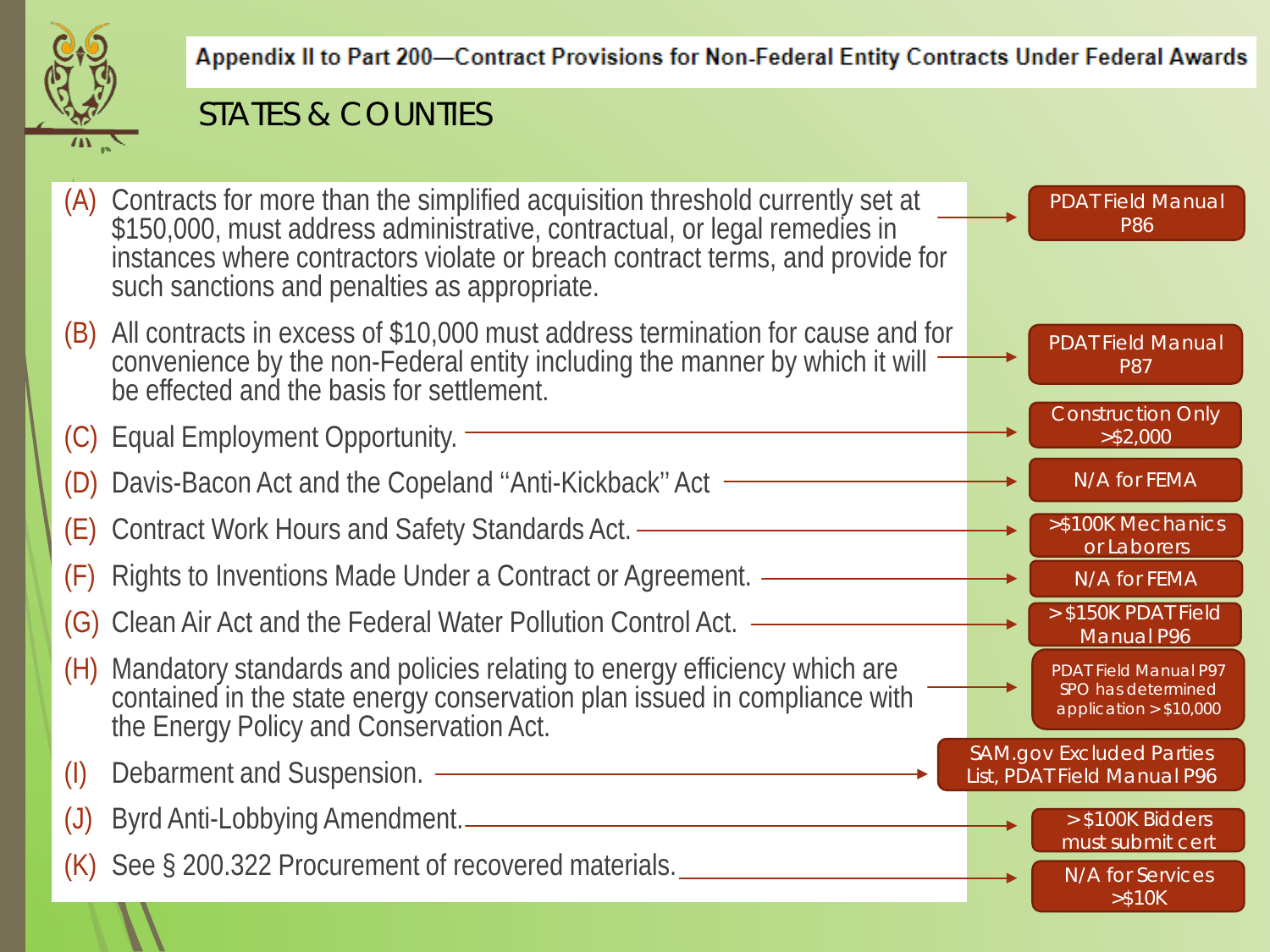

#### **Top 10 Procurement Under Grant Mistakes Leading to Audits and Potential Loss of FEMA Public Assistance Funding**

- 1. Engaging in a noncompetitive procurement (i.e., sole-sourcing) without carefully documenting how the situation has created an urgent need to perform the work sooner than a competitive procurement process would allow.
- 2. Continuing work under a sole-source contract after the urgent need (see #1) has ended, instead of transitioning to a competitively procured contract.
- 3. Piggybacking onto another jurisdiction's contract in a situation that doesn't allow noncompetitive procurement (see #1) or where the other contract is materially different in terms of scope or requirements. Piggybacking is rarely allowable.
- 4. Awarding a "time-and-materials" contract without a ceiling price that the contractor exceeds at its own risk and without documenting why no other contract type is suitable.
- 5. Awarding a "cost-plus-percentage-of-cost" or "percentage-of-construction-cost" contract.
- 6. Not including the required contract clauses (available online at the below website under "PDAT Resources" menu).
- 7. Including a geographic preference in a solicitation (i.e., giving an advantage to local firms).
- 8. Not making and documenting efforts to solicit small businesses, minority businesses, and woman's business enterprises.
- 9. Conducting a procurement exceeding \$150,000 without conducting a detailed cost or price analysis.
- 10. Not carefully documenting all steps of a procurement to create a record if questions arise potentially years later.